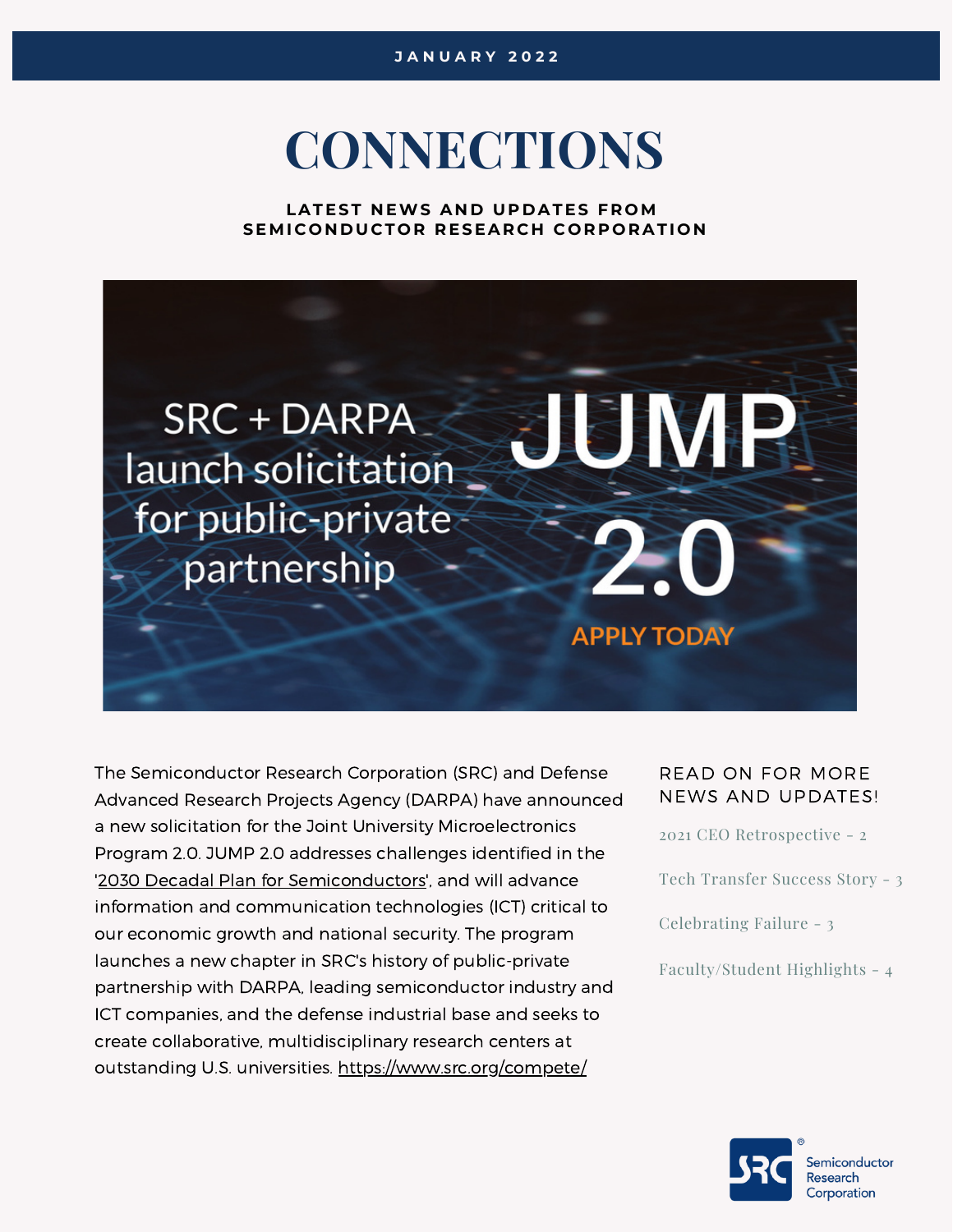#### *2021 Retrospective*

## **A Message from President & CEO, Todd Younkin**

<span id="page-1-0"></span>*Awards and Recognition*

As I reflect upon 2021, I'm thrilled at the results I can see from SRC's research and workforce development programs. In particular, highlights from the year include:

- We helped 191 students get hired into SRC member companies as interns or full-time hires.
- We registered 137 instances of member vetted technology transfer across our programs, including 47 instances that simultaneously impacted multiple member companies.
- We set aggressive goals for the decade through our release of the 2030 Decadal Plan for [Semiconductors,](https://www.src.org/about/decadal-plan/) our Broadening [Participation](https://www.src.org/about/broadening-participation/) Pledge, and our Commitment to Sustainability.
- We added 5 new SRC members, bringing us to 26 member companies. The members added are MediaTek, ASM International, Applied Materials, Chemonics, and HRL Laboratories.
- And, we created and released the JUMP 2.0 research [program](https://www.darpa.mil/news-events/2021-12-22) with DARPA and industry.

Under normal circumstances, this would qualify as an amazing year. However, there are two things that trouble me as we head into 2022.

First, the pandemic continues to take a toll on our connectivity, emotional well-being, and creativity, which is not ideal for our people, results, and legacy. We are a "knowledgecreation" group made up of innovators and explorers that benefit from exposure to new ideas, new people and partners, new technology, and new places. While IT has allowed us to perform admirably the last two years, there is significant value to human interaction that is difficult to measure or even recognize (until it is taken away). Now that COVID-19 is evolving into a global endemic, we must safely resume face-to-face events, with engaging content for both local and remote attendees. We must work harder to stay connected and informed on rapidly changing next-gen technologies, or we risk falling further behind.

Second, while it has been wonderful in 2021 to see semiconductors and manufacturing "back in vogue again," to date there has been a lot of talk and far too little action, at least in the United States. Microelectronics and advanced packaging technologies lie at the heart of the next industrial revolution and, as an extended ICT community, we must do everything we can to empower and encourage "hard-tech" R&D and workforce development by increasing our investments to this critical sector. SRC has built a sturdy foundation for the next semiconductor era, but I believe if we fail to act today, we will concede our position of technology leadership.

Wishing you and yours a happy and prosperous New Year!

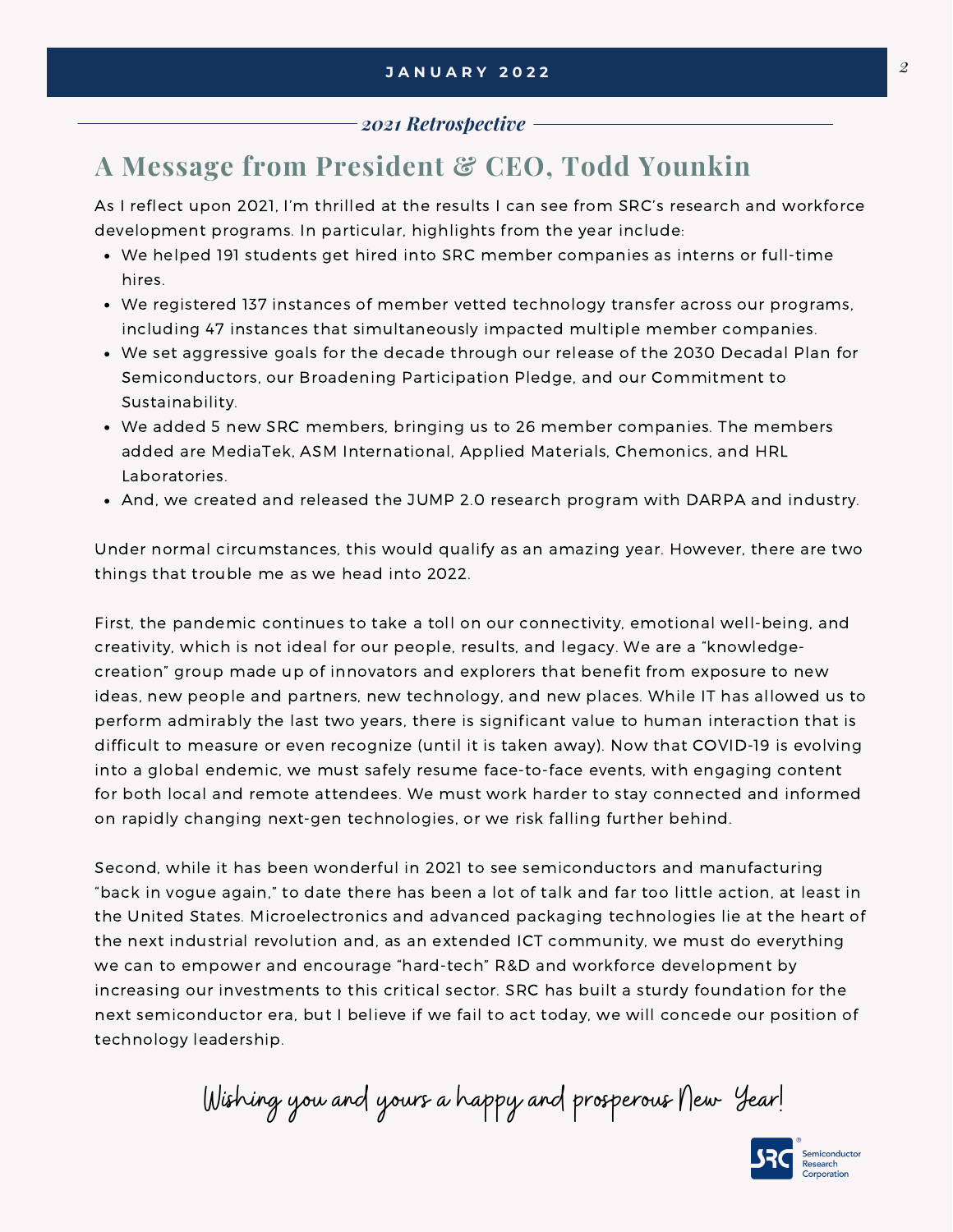## **Collaboration between Researchers and Industry is Key**

At SRC, we strive for research that creates meaningful technology transfer between industry and academia. This month, we celebrate "Novel Electrical Discharge [Plasma-based](https://www.src.org/library/research-catalog/2818.008/) Process for the Treatment of Fab [Wastewater"](https://www.clarkson.edu/people/selma-mededovic) (2818.008), led by Profs. Selma Mededovic and [Thomas](https://www.clarkson.edu/people/thomas-holsen) Holsen of Clarkson University, for "Demonstrating Viability." Their team and students, including 2021 Simon [Karecki](https://www.src.org/newsroom/article/2021/1026/) Award winner Ms. Osakpolo "Faith" Isowamwen, have developed an electrical discharge plasma process that is the most effective and efficient technology for the removal of Per- and Poly- Fluoroalkyl Substances (PFAS) from factory wastewater. According to the Clarkson team, "the close engagement between industry liaisons from Texas Instruments, IBM, GlobalFoundries, and Intel, has been invaluable to the success of the project." This is also a great example of SRC's Commitment to [Sustainability.](https://www.src.org/about/sustainability/) Well done, all!

<span id="page-2-0"></span>*Awards and Recognition*



#### **Internships Pave Way for SRC Research Scholars**

Working directly with SRC [Research](https://www.src.org/student-center/handbook/linkedin/) Scholars is an invaluable benefit of SRC membership. Many companies take advantage of the close relationships formed to offer internships to qualified students. In 2021, over 170 undergrads, graduate students, and postdoctoral researchers landed internships at SRC member [companies](https://www.src.org/src/member/roster/), leading to numerous hires upon graduation. Celebrate with our community by tagging #srcorg and your new company!



#### **"I have not failed. I've just found 10,000 ways that won't work." - [Thomas](https://awards.acm.org/award_winners/martonosi_4125274) A. Edison**

Failure is a natural part of the iterative, creative process that is research. In 2021, SRC launched a new event that shines the spotlight on the benefits of celebrating failure. By openly sharing our experiences, we learn how failure breeds success. The Failure to [Success](https://www.src.org/calendar/failure-to-success/) workshops provide an opportunity for Professors and others to demonstrate how failure has contributed to success in their careers. Upcoming events as well as prior recordings are available to the SRC community.